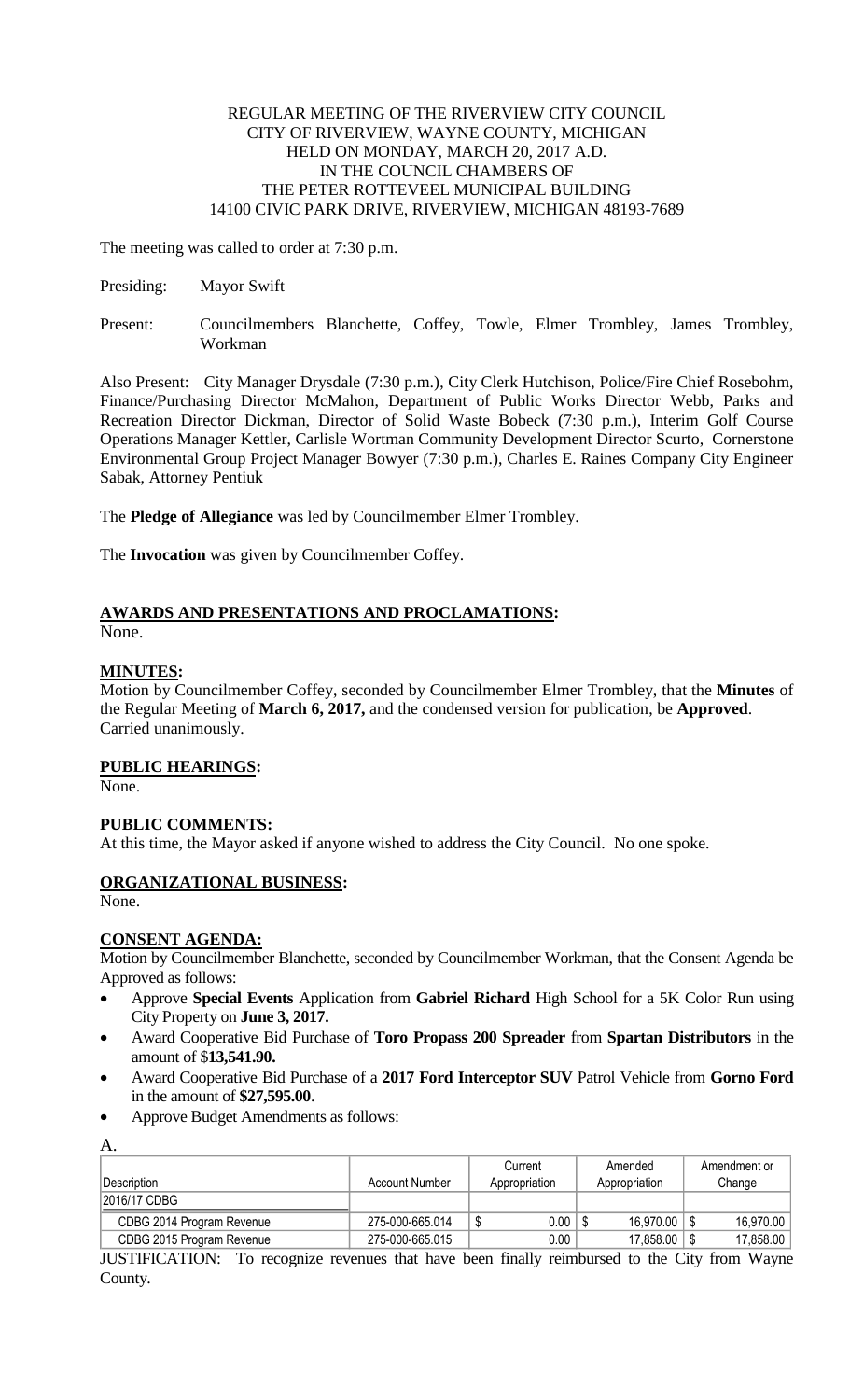B.

|                         |                 | Current       | Amended       | Amendment or |
|-------------------------|-----------------|---------------|---------------|--------------|
| Description             | Account Number  | Appropriation | Appropriation | Change       |
| 2016/17 Recovered Liens |                 |               |               |              |
| Recovered Liens         | 275-000-699.010 | .000.00       | 53.944.00     | 52,944.00    |
|                         |                 |               |               |              |

JUSTIFICATION: To recognize additional revenue from recovered liens. The finance department believes that this increase in lien payment activity is due to the recovery in the housing market and that homeowners are paying these liens off in preparation for the potential sale of the property. Carried unanimously.

## **RESOLUTIONS:**

Motion by Councilmember Coffey, seconded by Councilmember Blanchette, that Resolution No. 17- 11, Establishing a **Plant Rehabilitation District** for **W.F. Whelan Company**, be Adopted as follows:

## RESOLUTION NO. 17-11 RESOLUTION ESTABLISHING A PLANT REHABILITATION DISTRICT FOR W.F. WHELAN COMPANY ("WHELAN")

- WHEREAS, pursuant to PA 198 of 1974, as amended, this City Council has the authority to establish "Plant Rehabilitation Districts" within the City of Riverview;
- WHEREAS, Whelan has petitioned this City Council to establish a Plant Rehabilitation District on its property located in City of Riverview hereinafter described;
- WHEREAS, construction, acquisition, alteration, or installation of a proposed facility has not commenced at the time of filing the request to establish this district;
- WHEREAS, written notice has been given by mail to all owners of real property located within the district, and to the public by newspaper advertisement in the News-Herald and/or public posting of the hearing on the establishment of the proposed district;
- WHEREAS, on March 6, 2017 a public hearing was held at which all owners of real property within the proposed Plant Rehabilitation District and all residents and taxpayers of City of Riverview were afforded an opportunity to be heard thereon;
- WHEREAS, the City Council deems it to be in the public interest of the City of Riverview to establish the Plant Rehabilitation District as proposed; and
- IT IS HEREBY DETERMINED that the property comprising not less than fifty percent (50%) of the state equalized valuation of the property within the proposed Plant Rehabilitation District is obsolete.
- NOW, THEREFORE, BE IT RESOLVED by the City Council of the City of Riverview that the following described parcel of land situated in City of Riverview, Wayne County, and State of Michigan, to wit:

# Parcel A:

That part of Fractional Section 5, Town 4 South, Range 11 East, City of Riverview, Wayne County, Michigan, described as beginning at a point on the easterly line of West Jefferson Ave., 106 feet wide, distant S. 89°43'00" E. 2712.84 feet along the North line of Fractional Section 5, S. 31°01'00" W. 955.24 feet, S. 29°07'00" W. 836.23 feet and S. 28°55'40" W. 153.97 feet along the easterly line of West Jefferson Ave. from the N.W. corner of Fractional Section 5, Town 4 South, Range 11 East, and proceeding thence S. 71°58'56" E. 603.19 feet; thence S. 89°43'10" E. 703.90 feet to the U.S. Harbor Line; thence along said line S. 31°41'30.4" W. 1424.51 feet; thence N 60°54'20" W. 1141.34 feet to the easterly line of West Jefferson Ave.; thence along said line N. 28°55'40" E. 967.90 feet to the point of beginning.

## Parcel B:

That part of Fractional Section 5, Town 4 South, Range 11 East, City of Riverview, Wayne County, Michigan, described as beginning at a point on the westerly line of West Jefferson Ave., 106 feet wide, distant S. 89°43'00" E. 2589.52 feet along the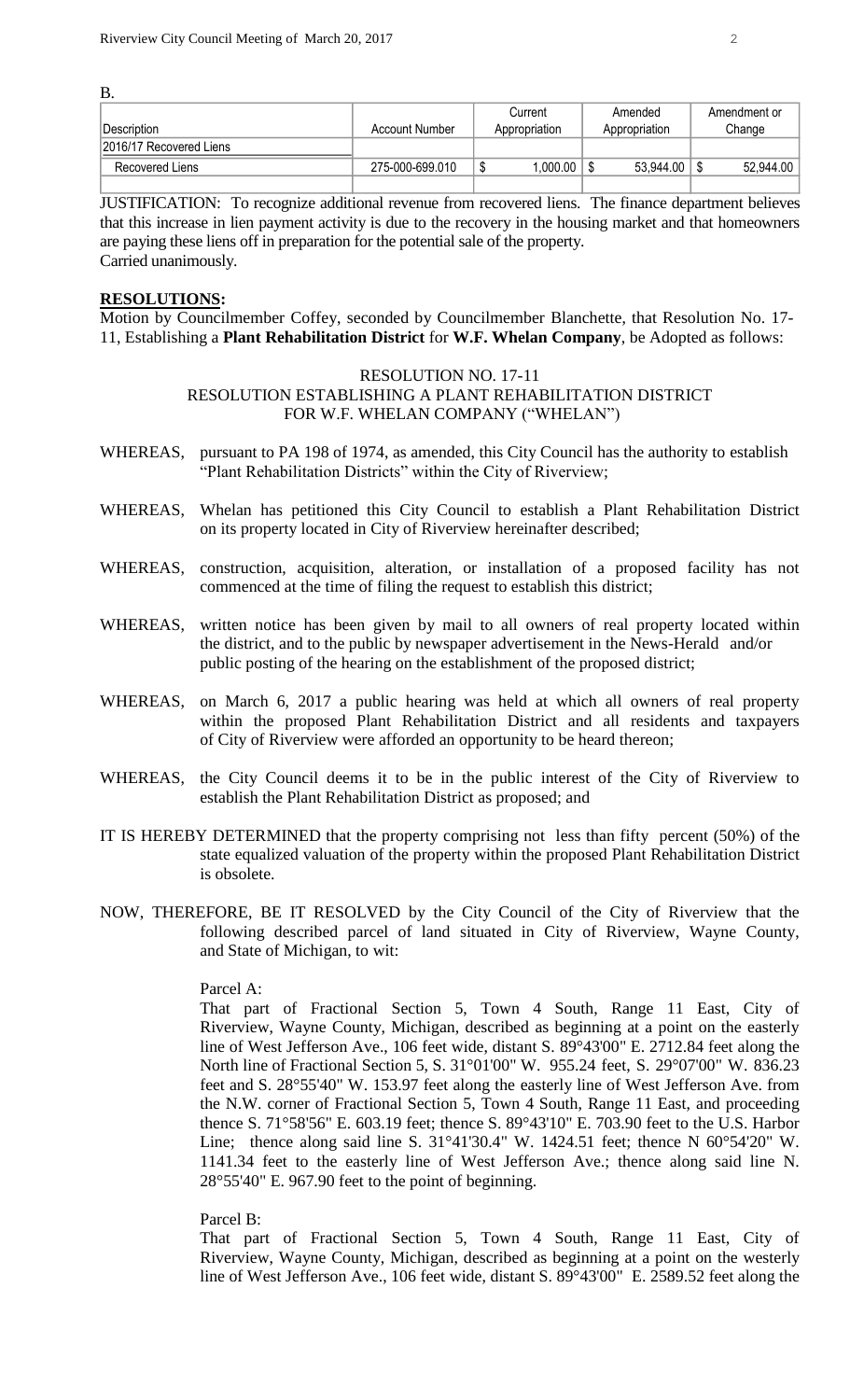North line of Fractional Section 5, S. 31°01'00" W. 893.98 feet, S. 29°07'00" W. 838.16 feet and S. 28°55'40" W. 224.24 feet along the westerly line of West Jefferson Ave. from the N.W. corner of Fractional Section 5, Town 4 South, Range 11 East, and proceeding thence along said Westerly line S. 28°55'40" W. 877.47 feet; thence N. 60°54'20" W. 235.44 feet; thence N. 50°54'20" W. 62.56 feet; thence along a tangent curve to the left, radius 731.44 feet, arc 127.66 feet, chord N. 55°54'20" W. 127.50 feet; thence N. 0°47'17" W. 207.14 feet; thence N. 22°26'15" E. 53.63 feet; thence N. 47°47'13" E. 130.79 feet; thence N. 59°25'24" E. 73.48 feet; thence N. 75°22'45" E. 62.15 feet; thence N. 63°11'20" E. 281.60 feet; thence N. 33°27'10" E. 48.46 feet; thence N. 16°47'40" E. 88.98 feet; thence along a curve concave to the south, radius 1226.14 feet, arc 102.64 feet, chord S. 72°17'21" E. 102.61 feet; thence along a tangent curve to the right, radius 268.14 feet, arc 41.27 feet, chord S. 65°28'54" E. 41.23 feet; thence S. 61°04'20" E. 122.72 feet to the point of beginning.

Except:

That part of Fractional Section 5, Town 4 South, Range 11 East, City of Riverview, Wayne County, Michigan, described as: Beginning at a point on the Westerly line of Jefferson Ave., 106 feet wide, distant South 89°43'00" East 2589.52 feet along the North line of Fractional Section 5, South 31°01'00" West 893.98 feet, South 29°07'00" West 838.16 feet and South 28°55'40" West 894.84 feet along the westerly line of West Jefferson Ave. from the Northwest corner of Fractional Section 5, Town 4 South, Range 11 East, and proceeding thence along said Westerly line South 28°55'40" West 206.86 feet; thence North 60°54'20" West 235.44 feet; thence North 50°54'20" West, 62.56 feet; thence along a tangent curve to the left, radius 731.44 feet, arc 127.66 feet, chord North 55°54'20" West 127.50 feet; thence North 00°47'17" West 207.14 feet; thence South 67°05'40" East 110.77 feet; thence South 63°09'48" East 173.14 feet; thence South 57°44'18" East 243.91 feet to the point of beginning.

Parcels A and B are together with any/all benefits afforded by Grant of Easement recorded in Liber 24050, Page 336, Wayne County Records.

The property addresses and tax parcel numbers listed below are provided solely for informational purposes, without warranty as to accuracy or completeness. If the information listed below is inconsistent in any way with the legal description listed above, the legal description listed above shall control.

Property Addresses: 17423 Jefferson Avenue and Jefferson Avenue (vacant), Riverview, Michigan

Tax Parcel Nos.: 51-007-99-0006-000 and 51-007-99-0007-703

is established as a Plant Rehabilitation District pursuant to the provisions of PA 198 of 1974, as amended, to be known as Whelan Plant Rehabilitation District No. 1.

AYES: NAYS: EXCUSED: RESOLUTION DECLARED ADOPTED. ATTEST:

#### Andrew M. Swift, Mayor

I hereby certify that the foregoing constitutes a true and complete copy of a resolution adopted by the City Council of the City of Riverview, County of Wayne, Michigan, at a regular meeting held on March 20, 2017.

#### Cynthia M. Hutchison, City Clerk

\_\_\_\_\_\_\_\_\_\_\_\_\_\_\_\_\_\_\_\_\_\_\_\_\_\_\_\_\_\_\_\_\_\_\_\_\_\_\_\_

\_\_\_\_\_\_\_\_\_\_\_\_\_\_\_\_\_\_\_\_\_\_\_\_\_\_\_\_\_\_\_\_\_\_\_\_\_\_\_\_

Motion by Councilmember Blanchette, seconded by Councilmember Elmer Trombley, that Resolution No. 17-12, Approving Application of **W.F. Whelan Company** for **Industrial Facilities Exemption Certificate** for a **Rehabilitation Facility**, be Adopted as follows: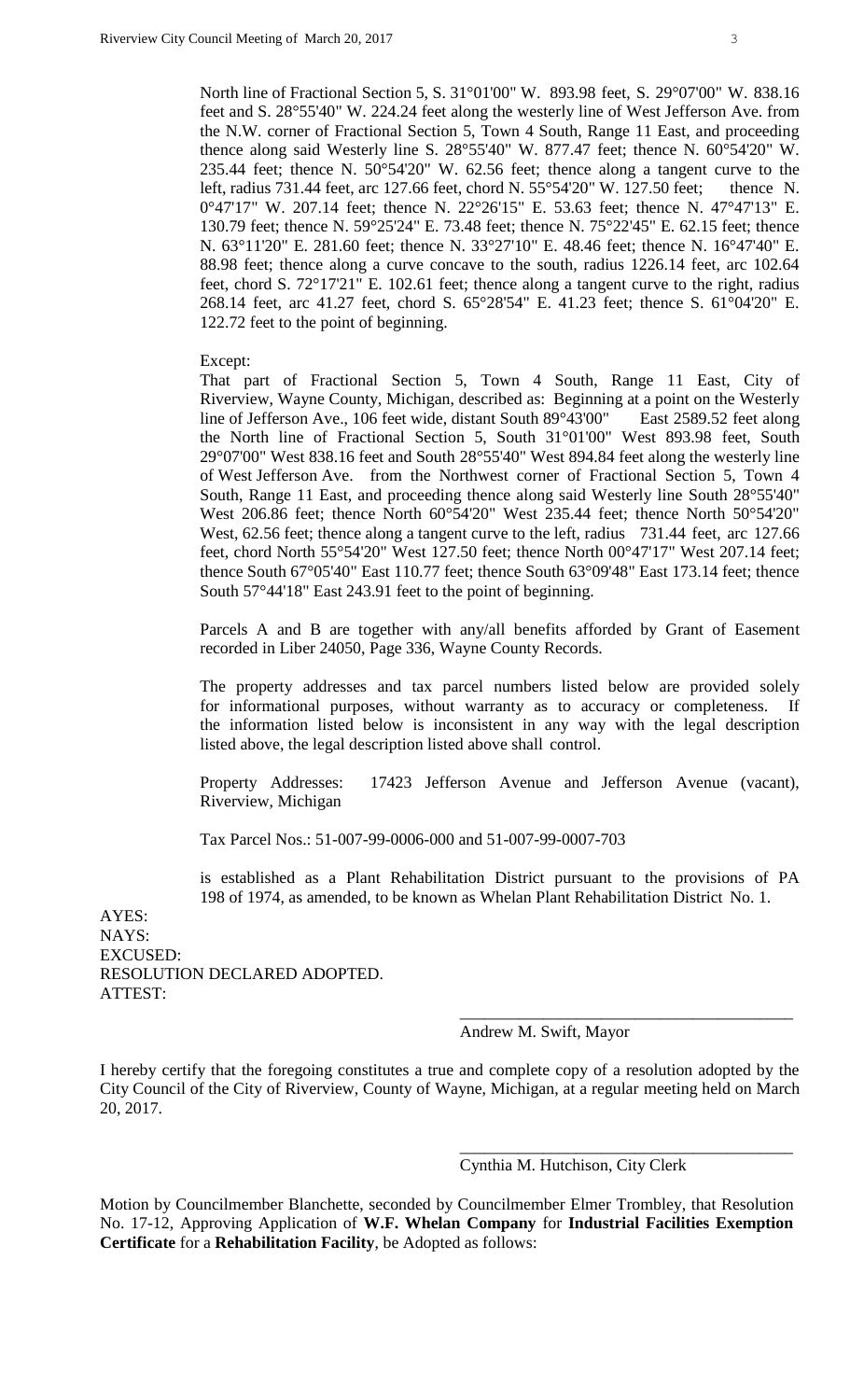## RESOLUTION NO. 17-12 RESOLUTION APPROVING APPLICATION OF W.F. WHELAN COMPANY FOR INDUSTRIAL FACILITIES EXEMPTION CERTIFICATE FOR A REHABILITATION FACILITY

- WHEREAS, pursuant to P.A. 198 of 1974, M.C.L. 207.551 et seq., after a duly noticed public hearing held on March 6, 2017 this City Council by resolution established the Whelan Plant Rehabilitation District No. 1;
- WHEREAS, W.F. Whelan Company has filed an application for an Industrial Facilities Exemption Certificate with respect to a rehabilitation facility to be acquired and installed within the Whelan Plant Rehabilitation District No. 1;
- WHEREAS, before acting on said application, the City of Riverview held a hearing on March 6, 2017, at the Riverview City Hall City Council Chambers, in Riverview, MI, at 7:30 P.M, at which hearing the applicant, the Assessor and a representative of the affected taxing units were given written notice and were afforded an opportunity to be heard on said application;
- WHEREAS, construction of the facility and installation of new machinery and equipment had not begun earlier than six (6) months before March 6, 2017, the date of acceptance of the application for the Industrial Facilities Exemption Certificate;
- WHEREAS, completion of the facility is calculated to and will at the time of issuance of the certificate have the reasonable likelihood to retain, create or prevent the loss of employment in City of Riverview; and
- WHEREAS, the aggregate SEV of real and personal property exempt from ad valorem taxes within the City of Riverview, after granting this certificate, will not exceed 5% of an amount equal to the sum of the SEV of the unit, plus the SEV of personal and real property thus exempted.

NOW, THEREFORE, BE IT RESOLVED BY the City Council of the City of Riverview that:

- 1. The City Council finds and determines that the granting of the Industrial Facilities Exemption Certificate considered together with the aggregate amount of certificates previously granted and currently in force under Act No. 198 of the Public Acts of 1974, shall not have the effect of substantially impeding the operation of the City of Riverview, or impairing the financial soundness of a taxing unit which levies ad valorem property taxes in the City of Riverview.
- 2. The application from W.F. Whelan Company for an Industrial Facilities Exemption Certificate, with respect to a Rehabilitation Facility on the following described parcel of real property situated within the Whelan Plant Rehabilitation District No. 1, to wit:

Property Addresses: 17423 W. Jefferson Avenue and W. Jefferson Avenue (vacant), Riverview, Michigan;

Tax Parcel Nos.: 51-007-99-0006-000 and 51-007-99-0007-703

## Parcel A:

That part of Fractional Section 5, Town 4 South, Range 11 East, City of Riverview, Wayne County, Michigan, described as beginning at a point on the easterly line of West Jefferson Ave., 106 feet wide, distant S. 89°43'00" E. 2712.84 feet along the North line of Fractional Section 5, S. 31°01'00" W. 955.24 feet, S. 29°07'00" W. 836.23 feet and S. 28°55'40" W. 153.97 feet along the easterly line of West Jefferson Ave. from the N.W. corner of Fractional Section 5, Town 4 South, Range 11 East, and proceeding thence S. 71°58'56" E. 603.19 feet; thence S. 89°43'10" E. 703.90 feet to the U.S. Harbor Line; thence along said line S. 31°41'30.4" W. 1424.51 feet; thence N 60°54'20" W. 1141.34 feet to the easterly line of West Jefferson Ave.; thence along said line N. 28°55'40" E. 967.90 feet to the point of beginning.

## Parcel B:

That part of Fractional Section 5, Town 4 South, Range 11 East, City of Riverview, Wayne County, Michigan, described as beginning at a point on the westerly line of West Jefferson Ave.,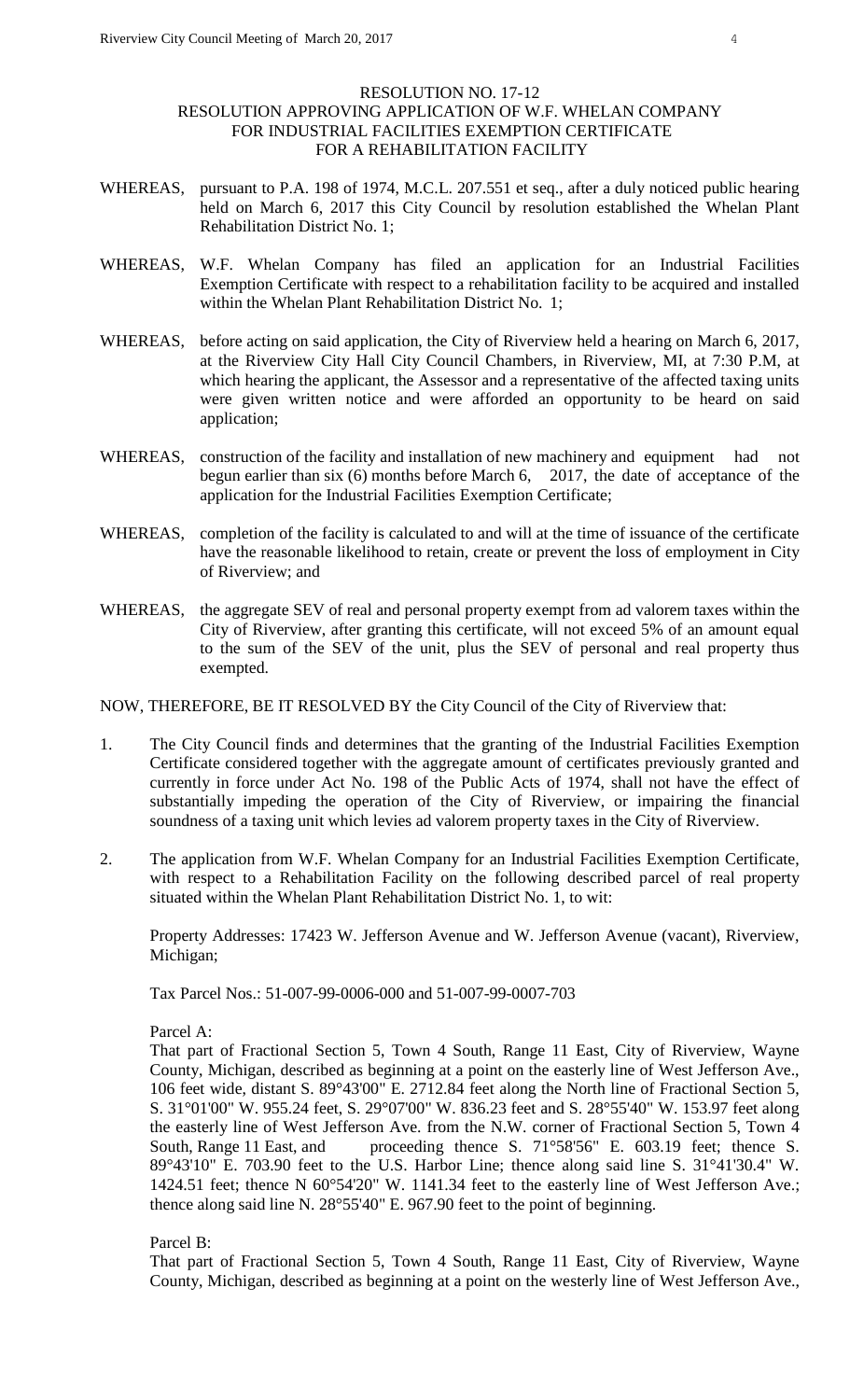106 feet wide, distant S. 89°43'00" E. 2589.52 feet along the North line of Fractional Section 5, S. 31°01'00" W. 893.98 feet, S. 29°07'00" W. 838.16 feet and S. 28°55'40" W. 224.24 feet along the westerly line of West Jefferson Ave. from the N.W. corner of Fractional Section 5, Town 4 South, Range 11 East, and proceeding thence along said Westerly line S. 28°55'40" W. 877.47 feet; thence N. 60°54'20" W. 235.44 feet; thence N. 50°54'20" W. 62.56 feet; thence along a tangent curve to the left, radius 731.44 feet, arc 127.66 feet, chord N. 55°54'20" W. 127.50 feet; thence N. 0°47'17" W. 207.14 feet; thence N. 22°26'15" E. 53.63 feet; thence N. 47°47'13" E. 130.79 feet; thence N. 59°25'24" E. 73.48 feet; thence N. 75°22'45" E. 62.15 feet; thence N. 63°11'20" E. 281.60 feet; thence N. 33°27'10" E. 48.46 feet; thence N. 16°47'40" E. 88.98 feet; thence along a curve concave to the south, radius 1226.14 feet, arc 102.64 feet, chord S. 72°17'21" E. 102.61 feet; thence along a tangent curve to the right, radius 268.14 feet, arc 41.27 feet, chord S. 65°28'54" E. 41.23 feet; thence S. 61°04'20" E. 122.72 feet to the point of beginning.

#### Except:

That part of Fractional Section 5, Town 4 South, Range 11 East, City of Riverview, Wayne County, Michigan, described as: Beginning at a point on the Westerly line of Jefferson Ave., 106 feet wide, distant South 89°43'00" East 2589.52 feet along the North line of Fractional Section 5, South 31°01'00" West 893.98 feet, South 29°07'00" West 838.16 feet and South 28°55'40" West 894.84 feet along the westerly line of West Jefferson Ave. from the Northwest corner of Fractional Section 5, Town 4 South, Range 11 East, and proceeding thence along said Westerly line South 28°55'40" West 206.86 feet; thence North 60°54'20" West 235.44 feet; thence North 50°54'20" West, 62.56 feet; thence along a tangent curve to the left, radius 731.44 feet, arc 127.66 feet, chord North 55°54'20" West 127.50 feet; thence North 00°47'17" West 207.14 feet; thence South 67°05'40" East 110.77 feet; thence South 63°09'48" East 173.14 feet; thence South 57°44'18" East 243.91 feet to the point of beginning.

Parcels A and B are together with any/all benefits afforded by Grant of Easement recorded in Liber 24050, Page 336, Wayne County Records.

be and the same is hereby approved.

3. The Industrial Facilities Exemption Certificate when issued shall be and remain in force for a period of 10 years.

AYES: NAYS: EXCUSED: RESOLUTION DECLARED ADOPTED. ATTEST:

Andrew M. Swift, Mayor

I hereby certify that the foregoing constitutes a true and complete copy of a resolution adopted by the City Council of City of Riverview, County of Wayne, Michigan, at a regular meeting held on March 20, 2017.

Cynthia M. Hutchison, City Clerk

\_\_\_\_\_\_\_\_\_\_\_\_\_\_\_\_\_\_\_\_\_\_\_\_\_\_\_\_\_\_\_\_\_\_\_\_\_\_\_

\_\_\_\_\_\_\_\_\_\_\_\_\_\_\_\_\_\_\_\_\_\_\_\_\_\_\_\_\_\_\_\_\_\_\_\_\_\_\_

Motion by Councilmember Coffey seconded by Councilmember Elmer Trombley, that Resolution No. 17-13, Approve a **Brownfield Plan** for **17423 W. Jefferson** Avenue and a **vacant parcel** of land on the west frontage of Jefferson Avenue from the Materials Processing, Inc., be Adopted as follows; and Authorization of Execution of **Reimbursement Agreement** with **W.F. Whelan Company**, be Approved.

> RESOLUTION NO. 17-13 A RESOLUTION TO APPROVE A BROWNFIELD PLAN BY THE CITY OF RIVERVIEW PURSUANT TO AND IN ACCORDANCE WITH THE PROVISIONS OF ACT 381 OF THE PUBLIC ACTS OF THE STATE OF MICHIGAN OF 1996, AS AMENDED

WHEREAS, The City of Riverview City Council, pursuant to and in accordance with the provisions of the Brownfield Redevelopment Finance Act, being Act 381 of the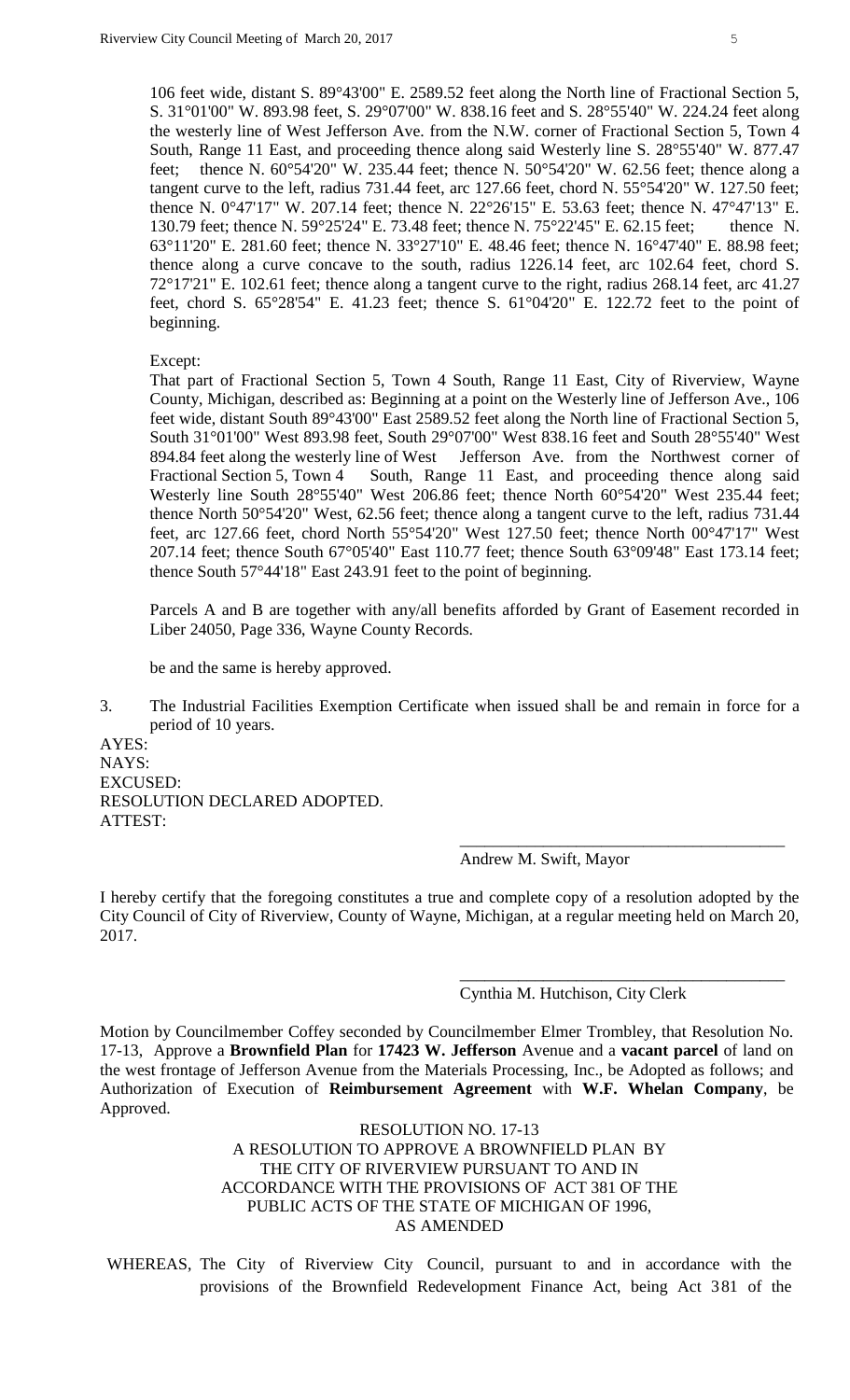Public Acts of the State of Michigan of 1996, as amended (the "Act"), has previously created and formally resolved to participate in the Brownfield Redevelopment Authority (BRA) of the City of Riverview (the "Authority") and have designated that all related activities shall proceed through the BRA;

- WHEREAS, the Authority, pursuant to and in accordance with Section 13 of the Act, has reviewed, adopted and recommended for approval by the City Council of the City of Riverview, the Brownfield Plan (the "Plan") attached hereto, to be carried out within the City of Riverview, related to the development project on the industrial property located at 17423 Jefferson Avenue and Vacant Property – Jefferson Avenue, (the "Site"), as more particularly described and shown in the attached Plan;
- WHEREAS, the City of Riverview City Council has reviewed the Plan, and have been provided reasonable opportunity to express their views and recommendations regarding the Plan and in accordance with Sections 13(13) of the Act;
- WHEREAS, the City of Riverview City Council has noticed and held a public hearing in accordance with Section 13(10,11,12 and 13) of the Act;
- WHEREAS, the City of Riverview Brownfield Redevelopment Authority has approved a resolution supporting adoption of the Plan;
- WHEREAS, the City of Riverview City Council has made the following determinations and findings:
	- 1. The Plan constitutes a public purpose under the Act;
	- 2. The Plan meets all of the requirements for a Brownfield Plan set forth in Section 13 of the Act;
	- 3. The proposed method of financing the costs of the eligible activities, as described in the Plan, was feasible and the Authority has the ability to arrange the financing;
	- 4. The costs of the eligible activities proposed in the Plan are reasonable and necessary to carry out the purposed of the Act;
	- 5. The amount of captured taxable value estimated to result from the adoption of the Plan is reasonable; and
- WHEREAS, as a result of its review of the Plan, the City of Riverview City Council does hereby approve the Plan.

## NOW, THEREFORE, BE IT RESOLVED THAT:

- 1. Plan Approved. Pursuant to the authority vested in the City of Riverview City Council, by the Act, the Plan is hereby approved in the form attached to this Resolution.
- 2. Severability. Should any section, clause or phrase of this Resolution be declared by the courts to be invalid, the same shall not affect the validity of this Resolution as a whole nor any part thereof other than the part so declared to be invalid.
- 3. Repeals. All resolutions or parts of resolutions I conflict with any of the provisions of this Resolution are hereby repealed.

AYES: NAYS: EXCUSED: RESOLUTION DECLARED ADOPTED.

ATTEST:

#### Andrew M. Swift, Mayor

\_\_\_\_\_\_\_\_\_\_\_\_\_\_\_\_\_\_\_\_\_\_\_\_\_\_\_\_\_\_\_\_\_\_\_\_\_\_\_\_\_

I hereby certify that the foregoing constitutes a true and complete copy of a resolution adopted by the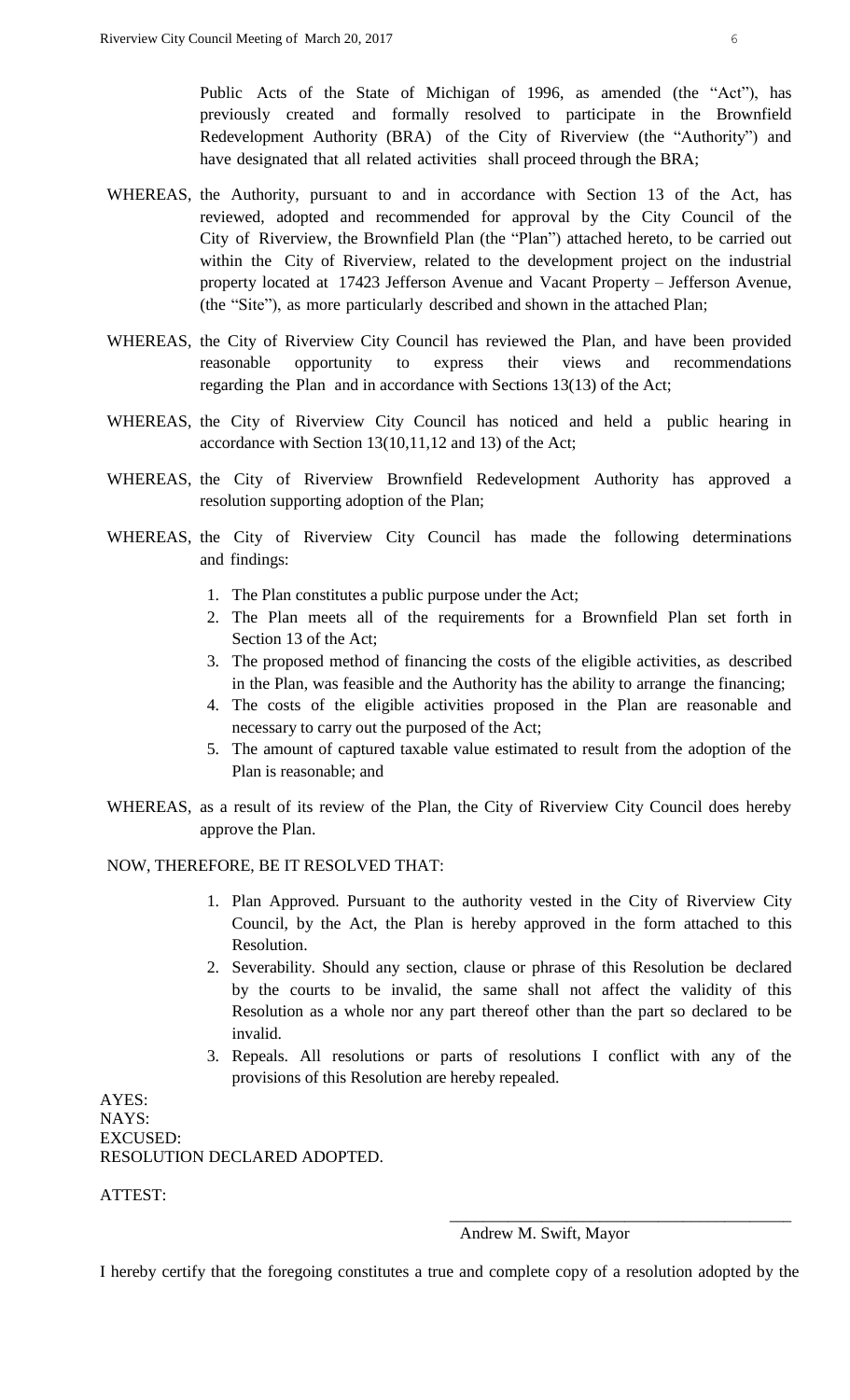City Council of the City of Riverview, County of Wayne, Michigan, at a regular meeting held on March 20, 2017.

Cynthia M. Hutchison, City Clerk

\_\_\_\_\_\_\_\_\_\_\_\_\_\_\_\_\_\_\_\_\_\_\_\_\_\_\_\_\_\_\_\_\_\_\_\_\_\_\_\_\_\_

#### **ADMINISTRATION:**

Motion by Councilmember Blanchette, seconded by Councilmember Workman, that the Waiver of Purchasing Manual Section XIII: "Ethics" to allow attendance at an **Appreciation Barbeque Luncheon** hosted by **Rivergate Health Care Center** and **Rivergate Terrace** at the Riverview Municipal Building on **June 7, 2017,** be Approved. Carried unanimously.

Motion by Councilmember James Trombley, seconded by Councilmember Coffey, that Authorization for Execution of **Agreement** for **Solid Waste Management Services** for Downriver Municipalities for the City of **Ecorse**, be Approved. Carried unanimously.

Motion by Councilmember James Trombley, seconded by Councilmember Coffey, that Authorization for Execution of **Agreement** for **Solid Waste Management Services** for Downriver Municipalities for the City of **Flat Rock**, be Approved. Carried unanimously.

Motion by Councilmember James Trombley, seconded by Councilmember Coffey, that Authorization for Execution of **Agreement** for **Solid Waste Management Services** for Downriver Municipalities for the City of **Lincoln Park**, be Approved. Carried unanimously.

Motion by Councilmember James Trombley, seconded by Councilmember Coffey, that Authorization for Execution of **Agreement** for **Solid Waste Management Services** for Downriver Municipalities for the City of **Wyandotte**, be Approved.

Carried unanimously.

Motion by Councilmember Coffey, seconded by Councilmember Elmer Trombley, that Authorization for Execution of **Agreement** for **Landfill Disposal Services** with **Stevens Disposal** and **Recycling,** Inc., be Approved; subject to satisfactory completion of administrative review, Carried unanimously.

Motion by Councilmember Blanchette, seconded by Councilmember Workman, that the **Sale** of **Lots 306** and **307** in the **Riverview Highlands Subdivision**, commonly known as **14206 Greentrees** Avenue, in the amount of **\$50,000.00,** be Approved; subject to final legal review. Carried unanimously.

## **ORDINANCES**:

Motion by Councilmember Blanchette, seconded by Councilmember Workman, that the City Clerk be Authorized, to give the **Second Reading**, by title only, of Proposed **Ordinance** No. **693** regarding **Amending** the **Zoning Map** for **12516** and **12524 Nixon Avenue** to a **RM-1** Multiple Family Residential District. Carried unanimously.

## CITY OF RIVERVIEW ZONING ORDINANCE NO. 693

AN ORDINANCE TO AMEND THE CITY OF RIVERVIEW'S ZONING ORDINANCE TO REZONE TWO SPECIFIC PARCELS OF LAND FROM THE EXISTING M-1 DISTRICT (LIGHT INDUSTRIAL) TO RM-1 DISTRICT (MULTIPLE-FAMILY RESIDENTIAL) BY REVISING THE ZONING DISTRICT MAP

#### THE CITY OF RIVERVIEW ORDAINS:

ARTICLE I. Adoption: That the Zoning District Map of the City of Riverview is hereby modified and amended so as to hereafter designate by appropriate legend and markings the following described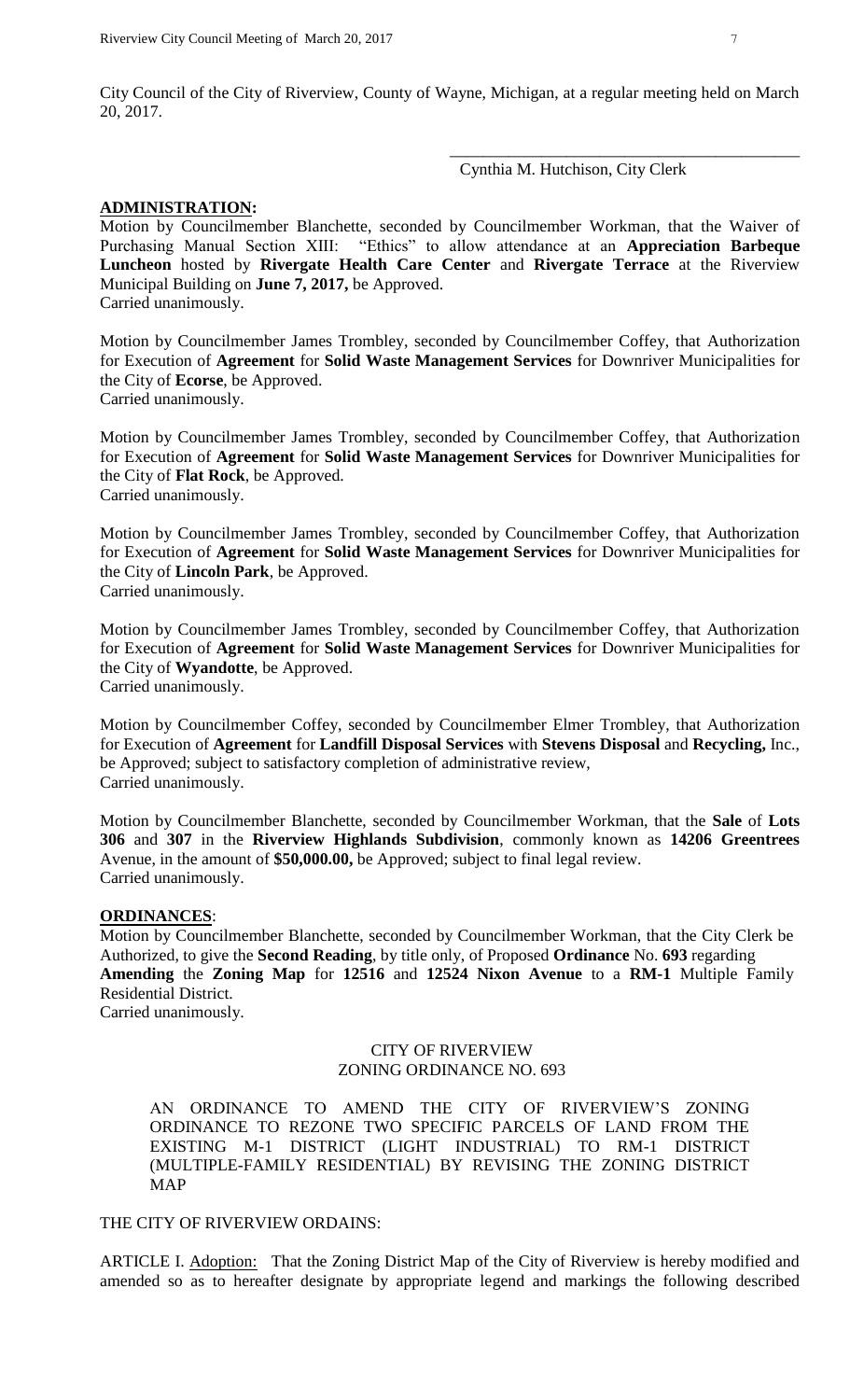parcels of land which were previously zoned M-1 (Light Industrial) as being now rezoned to RM-1 (Multiple Family Residential) to wit:

06P46B2 E 40.0 FT OF LOT 46 ISLANDVIEW FARMS SUB T4S R11E L30 P25 Liber 30 Page 25 Wayne County Records" Commonly known as: 12516 NIXON AVENUE, RIVERVIEW, MICHIGAN and 0646B1B W 41 FT OF THE E 81 FT OF LOT 46 ISLANDVIEW FARMS SUB T4S R11E L30 P25 Liber 30 Page 25 Wayne County Records" Commonly known as: 12524 NIXON AVENUE, RIVERVIEW, MICHIGAN.

And the previous designation of M-1 for said parcel is hereby rescinded.

ARTICLE II. Penalty: A person violating this ordinance shall be punished in accordance with Section 1-8 of the Code of Ordinances of the City of Riverview, unless a different penalty is expressly provided in this ordinance.

ARTICLE III. Severability: Should any word, sentence, phrase or any portion of this Ordinance be held in a manner invalid by any Court of competent jurisdiction or by any agency having authority to do so for any reason whatsoever, such holding shall be construed and limited to such word, sentence, phrase or any portion of the Ordinance held to be invalid and shall not be construed as affecting the validity of any remaining words, sentences, phrases or portions of the Ordinance.

ARTICLE IV. Conflicting Ordinances: All prior existing ordinances adopted by the City of Riverview inconsistent or in conflict with the provisions of this Ordinance are, to the extent of such conflict or inconsistency, hereby expressly repealed.

ARTICLE V. Reading and Publication: This Ordinance shall be given a first reading on March 6, 2017, shall be given a second reading on March 20, 2017, shall be adopted on March 20, 2017, and shall be published and become effective upon publication. The Clerk shall publish a summary of this ordinance and include in the publication notice that a true copy of the Ordinance can be inspected or obtained at the Clerk's office.

ADOPTED, APPROVED AND PASSED by the City Council of the City of Riverview this 20<sup>th</sup> day of March, 2017.

The undersigned hereby certifies that the foregoing is a true and accurate copy of the ordinance adopted by the City Council of the City of Riverview at a regular meeting held on March 20, 2017.

> Cynthia M. Hutchison, CMC City Clerk

\_\_\_\_\_\_\_\_\_\_\_\_\_\_\_\_\_\_\_\_\_\_\_\_\_\_\_\_\_\_\_\_\_\_\_\_\_\_\_\_

Motion by Councilmember James Trombley, seconded by Councilmember Coffey, that Proposed **Zoning Ordinance No. 693,** be Adopted. Carried unanimously.

## **OTHER BUSINESS:**

At the duly convened meeting of the City Council for the City of Riverview held on **March 20, 2017**, the following resolution was moved by Councilmember Blanchette, supported by Councilmember Workman, and adopted upon the following vote:

AYES: Mayor Swift, Councilmembers Blanchette, Coffey, Towle, Elmer Trombley, James Trombley, Workman

| None                    |
|-------------------------|
| <b>ABSENTIONS:</b> None |
| None                    |
|                         |

#### RESOLUTION NO. 17-14

A RESOLUTION ANNEXING PROPERTY OF CHARTER TOWNSHIP OF BROWNSTOWN TO CITY OF RIVERVIEW

WHEREAS, the City of Riverview is a home rule city under the provisions of the Home Rule City Act, 1909 PA 279, as amended;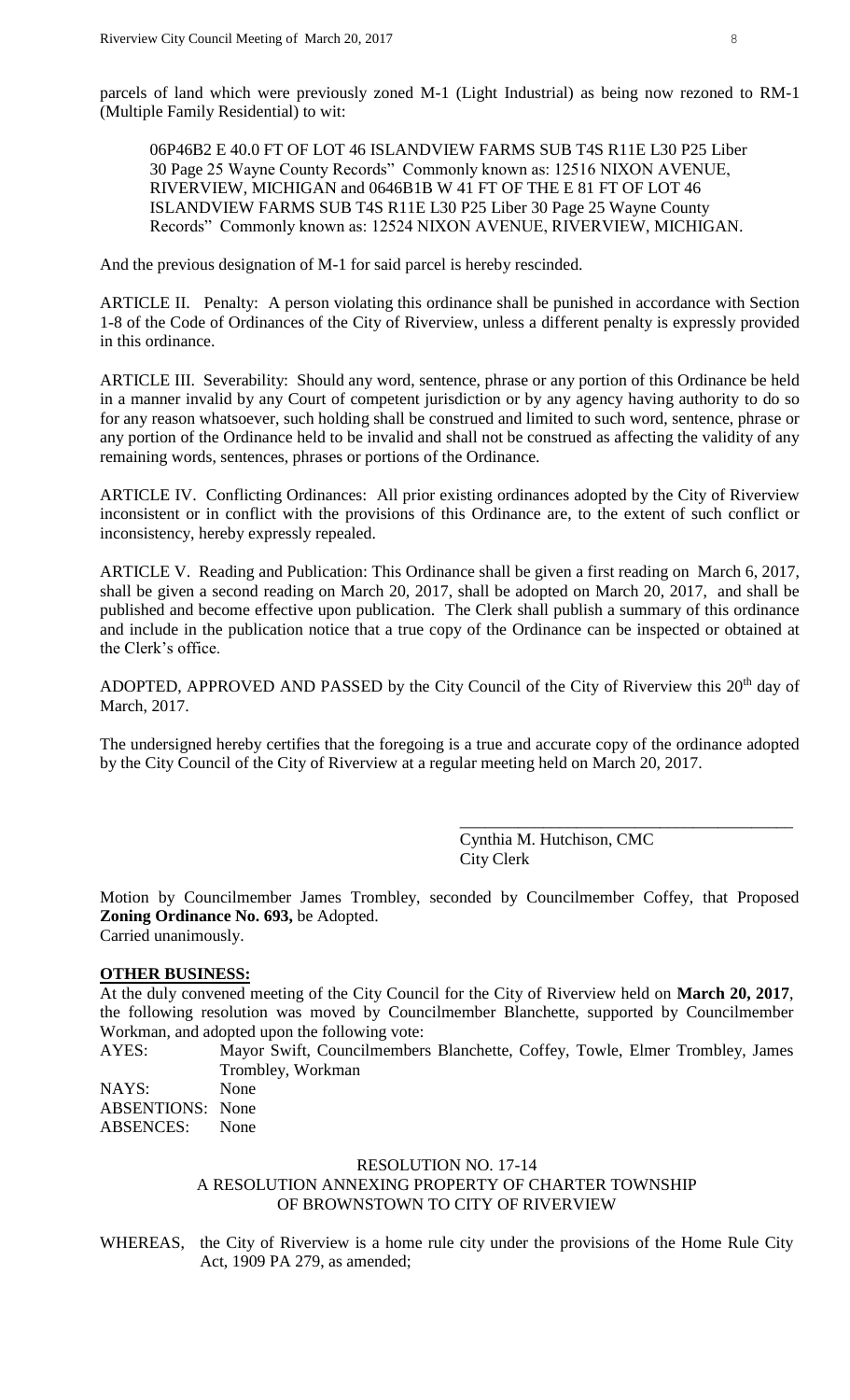- WHEREAS, under the provisions of Section 9(8) of the Home Rule City Act, MCL 117.9(8), the City by resolution may annex territory located in a township if the territory is vacant, City-owned land adjacent to the City with no one residing on the land;
- WHEREAS, the City of Riverview is the fee owner of real property lying within the Charter Township of Brownstown, Wayne County, which is legally described in attached Exhibit A and is depicted in Certified Survey attached as Exhibit B;
- WHEREAS, the territory is vacant property upon which no one and no elector resides;
- WHEREAS, the territory is adjacent to and is contiguous with the corporate limits of the City of Riverview;
- WHEREAS, the City of Riverview desires to annex the territory into the City so that it may effectively control and govern its property for all lawful purposes including future use and development;
- WHEREAS, the City of Riverview and the Charter Township of Brownstown entered into a Settlement Agreement and Release of All Claims on or about January 27, 2017;
- WHEREAS, said Settlement Agreement and Release of All Claims provided that a certain Memorandum of Understanding referencing a certain Excavation and Development Agreement executed by and between the City of Riverview and the Charter Township of Brownstown, both dated April 17, 1989, including any and all amendments thereto, expired on April 16, 2014, and have since then been of no legal force or effect;
- WHEREAS, said **Excavation and Development Agreement**, section VI A states:

Riverview shall provide and impose a covenant and restriction on the land as described in Exhibit A, which shall prohibit the use of that land as a landfill site, disposal area, collection center or solid waste transfer facility for the deposit of rubbish, garbage, solid waste . . ."

WHEREAS, said Excavation and Development Agreement, section VI B states:

This covenant and restriction shall be deemed to be a covenant running with binding the land for perpetuity, and shall be recorded in the office of the Wayne County Register of Deeds;

WHEREAS, said Excavation and Development Agreement, section X states:

This Agreement shall terminate . . . (e) after twenty-five years following the date of this agreement . . .

- WHEREAS, a subsequent Covenant and Restriction on Real Property was entered on February 24, 1992, and recorded in the office of the Wayne County Register of Deeds, liber 25656, pages 366-368, and said Covenant was adopted for the sole purpose of compliance with said April 17, 1989, Excavation and Development Agreement, sections VI A and B;
- WHEREAS, said Memorandum of Understanding and Excavation and Development Agreement executed by and between the City of Riverview and the Charter Township of Brownstown, both dated April 17, 1989, including any and all amendments thereto, therefore expired by their own terms on April 16, 2014, and have since been of no legal force or effect; and
- WHEREAS, said Memorandum of Understanding and Excavation and Development Agreement executed by and between the City of Riverview and the Charter Township of Brownstown, both dated April 17, 1989, including any and all amendments thereto, expired by the mutual consent of the City of Riverview and the Charter Township of Brownstown pursuant to a Settlement Agreement and Release of All Claims on or about January 27, 2017.

NOW, THEREFORE, BE IT RESOLVED BY THE CITY COUNCIL OF THE CITY OF